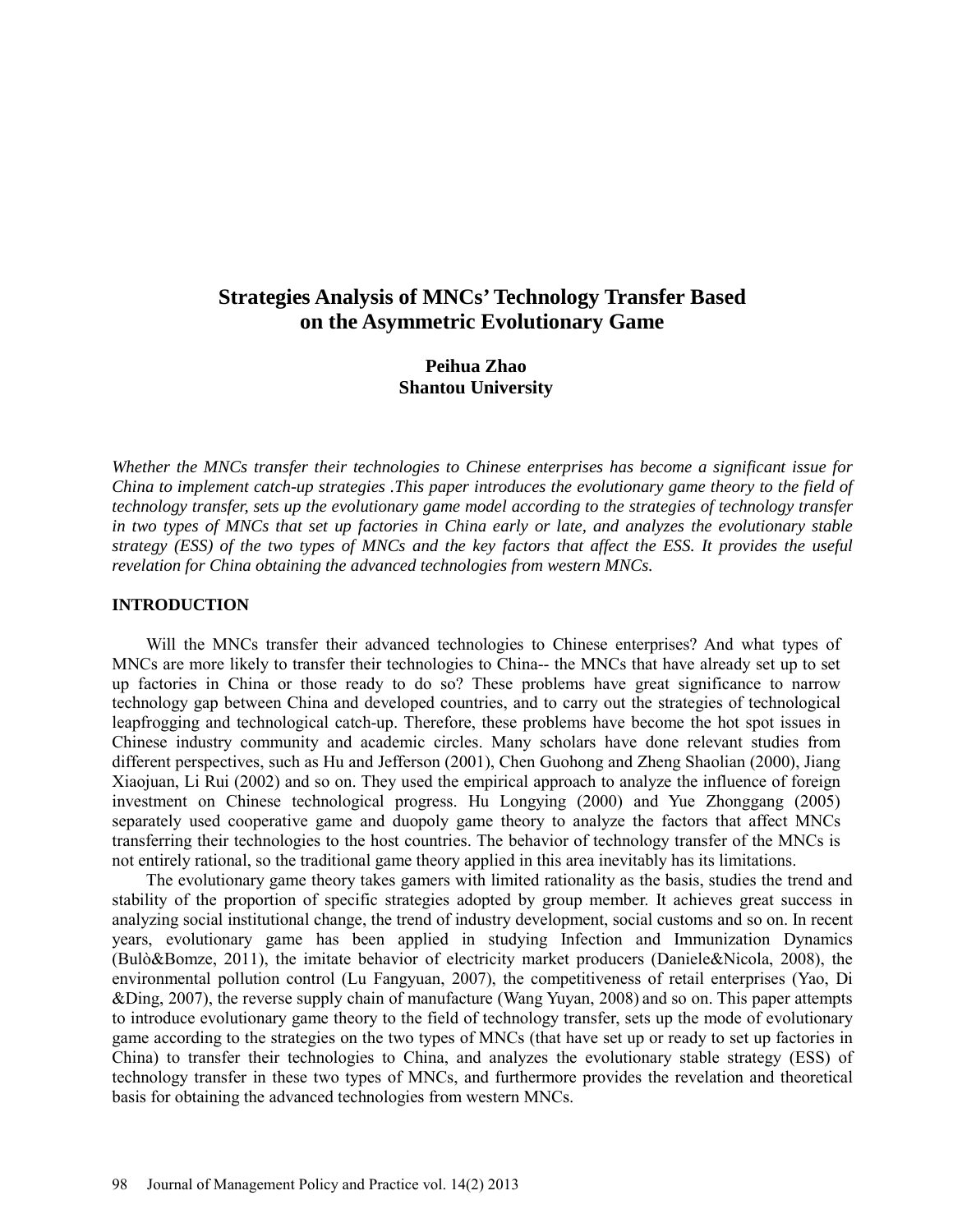#### **THE THEORETICAL BASIS OF THE ASYMMETRIC EVOLUTIONARY GAME**

The asymmetric evolutionary game is a theory that combines the classical game theory analysis with dynamic evolutionary procedure analysis. On the one hand, it uses the Bounded Rationality and learning ability replace the traditional game theory concerning the hypothesis of perfect rational subject to consistent with the reality. On the other hand, it uses a dynamic frame to analyze the [system equilibrium](http://dict.cnki.net/dict_result.aspx?searchword=%e7%b3%bb%e7%bb%9f%e5%9d%87%e8%a1%a1&tjType=sentence&style=&t=system+equilibrium) and the process of achieving [system equilibrium](http://dict.cnki.net/dict_result.aspx?searchword=%e7%b3%bb%e7%bb%9f%e5%9d%87%e8%a1%a1&tjType=sentence&style=&t=system+equilibrium) so as to describe the change and development of system more accurately.

The evolutionary game is the model of game theory concerning the interaction of [behavior strategy](http://dict.cn/behavior%20strategy) and the [iteration process.](http://dict.cn/iteration%20process) The basic principle of it is the survival of the fittest of the biological evolutionary theory. Each kind of [individual participant](http://dict.cn/individual%20participant) can choose different behavior strategies, and then gains the Corresponding "reward" or "fitness". After some time's [iteration,](http://dict.cn/iteration) the adoption of a behavior strategy will lead to increasing or decreasing of its fitness, thereby making some kind of [individual](http://dict.cn/individual%20behavior)  [behavior'](http://dict.cn/individual%20behavior)s distribution evolutionary according to the principle of survival of the fittest.

The most essential concept of evolutionary game theory is "Evolutionary Stable strategy (ESS)", which applies extensively and gains the continuous improvement. The evolutionary stable strategy is that if an individual of the majority group choose it, small mutations group can't invade it. Or we can put it in another way, under the pressure of natural selection, mutations can either change the strategies and choose the evolutionary stable strategy, or log out and disappear in the process of evolution.

For *K* populations that game mutually, each population  $k$  ( $k = 1, ..., K$ ) has *N* strategies which are devoted by [subscript](http://dict.cnki.net/dict_result.aspx?searchword=%e4%b8%8b%e6%a0%87&tjType=sentence&style=&t=subscript)  $i = 1, ..., N$ . Population *K*'s Corresponding *N* [dimensional](http://dict.cnki.net/dict_result.aspx?searchword=%e7%bb%b4&tjType=sentence&style=&t=dimensional) [vector set](http://dict.cnki.net/dict_result.aspx?searchword=%e5%90%91%e9%87%8f%e9%9b%86&tjType=sentence&style=&t=vector+set)  $S^k = \{x = (x_1, ..., X_m)\}$ …,  $x_N$ ) ∴  $x_i \ge 0$ ,  $\Sigma x_i = 1$ }. Any vector  $S^k$  with this form devotes any individual mixed strategies of population *K*, and vector  $S<sup>k</sup>$  with this form devotes that the proportion of individual who adopts each strategy in population *K*. Therefore, *k* such *N* [dimensional](http://dict.cnki.net/dict_result.aspx?searchword=%e7%bb%b4&tjType=sentence&style=&t=dimensional) space's Cartesian product  $S = S<sup>1</sup> \times ... \times S<sup>K</sup>$ , that is strategy set, is state space also.

The evolutionary game takes the fitness of individual in each population as payment to describe the game strategy, the individual fitness is the individual strategy and the function of current state. Fitness function is a mapping  $f^k$ :  $S^k \times S \to R$ , in which,  $k = 1, ..., K$ . It assumes this function to the linear [function](http://dict.cn/linear%20function) of the first variable( its strategy)  $r^k \in S^k$ , and is continuously [derivable](http://dict.cn/derivable) for the second variable(population status). Fitness function also can be marked as *f*:  $S \times S \rightarrow R^{K}$ , or  $f(r, s) = (f^{T}(r, s))$ ,  $..., f^{k}(r^{k}, s)$ ). The fitness function concerning the linear hypothesis of variable  $x = r^{k}$  can be seen "large" number" hypothesis: for a large population, a mixed fitness of strategy is the expectant fitness that formed every kind of pure strategies.

The final basic model of evolutionary game is a dynamic structure that describes the status S how to evolve with time. For the situation of continuous time, the variable of time corresponding to status is defined as:  $\dot{s} = (\dot{s}^1, \dots, \dot{s}^k)$ , in which,  $\dot{s}^k = (\dot{s}_1^k, \dots, \dot{s}_N^k)$  $\dot{s}^k = (\dot{s}_1^k, \dots, \dot{s}_N^k) = (ds_1^k / dt, \dots, ds_N^k / dt)$ , (k = 1, ..., *K*). Thus, It can be showed with some function  $F \cdot S \rightarrow R^{NK}$ , that is  $\dot{s} = F(s)$ . This is a [autonomous system](http://dict.cnki.net/dict_result.aspx?searchword=%e8%87%aa%e6%b2%bb%e7%b3%bb%e7%bb%9f&tjType=sentence&style=&t=autonomous+system) of [differential equation,](http://dict.cnki.net/dict_result.aspx?searchword=%e5%be%ae%e5%88%86%e6%96%b9%e7%a8%8b&tjType=sentence&style=&t=differential+equation) in which, the initial condition is given, [the answer of system](http://dict.cnki.net/dict_result.aspx?searchword=%e8%87%aa%e6%b2%bb%e7%b3%bb%e7%bb%9f&tjType=sentence&style=&t=autonomous+system) of [differential equation](http://dict.cnki.net/dict_result.aspx?searchword=%e5%be%ae%e5%88%86%e6%96%b9%e7%a8%8b&tjType=sentence&style=&t=differential+equation)  $\dot{s} = F(s)$  corresponding to curved line that describes the process of evolution of all population(Friedman, 1991).

## **THE BASIS HYPOTHESES OF EVOLUTIONARY GAME MODELAND THE CONFIRMATION OF PAYOFF FUNCTION**

When the MNCs transfer their technologies to Chinese enterprises, the strategies of technology transfer that MNCs select are of uncertainty and limited rationality. It is the process of learning and a dynamic game system with time changing. This paper will analyze the spontaneous evolutionary process and evolutionarily stable strategy (ESS) of two types of populations, which contain both MMCs who have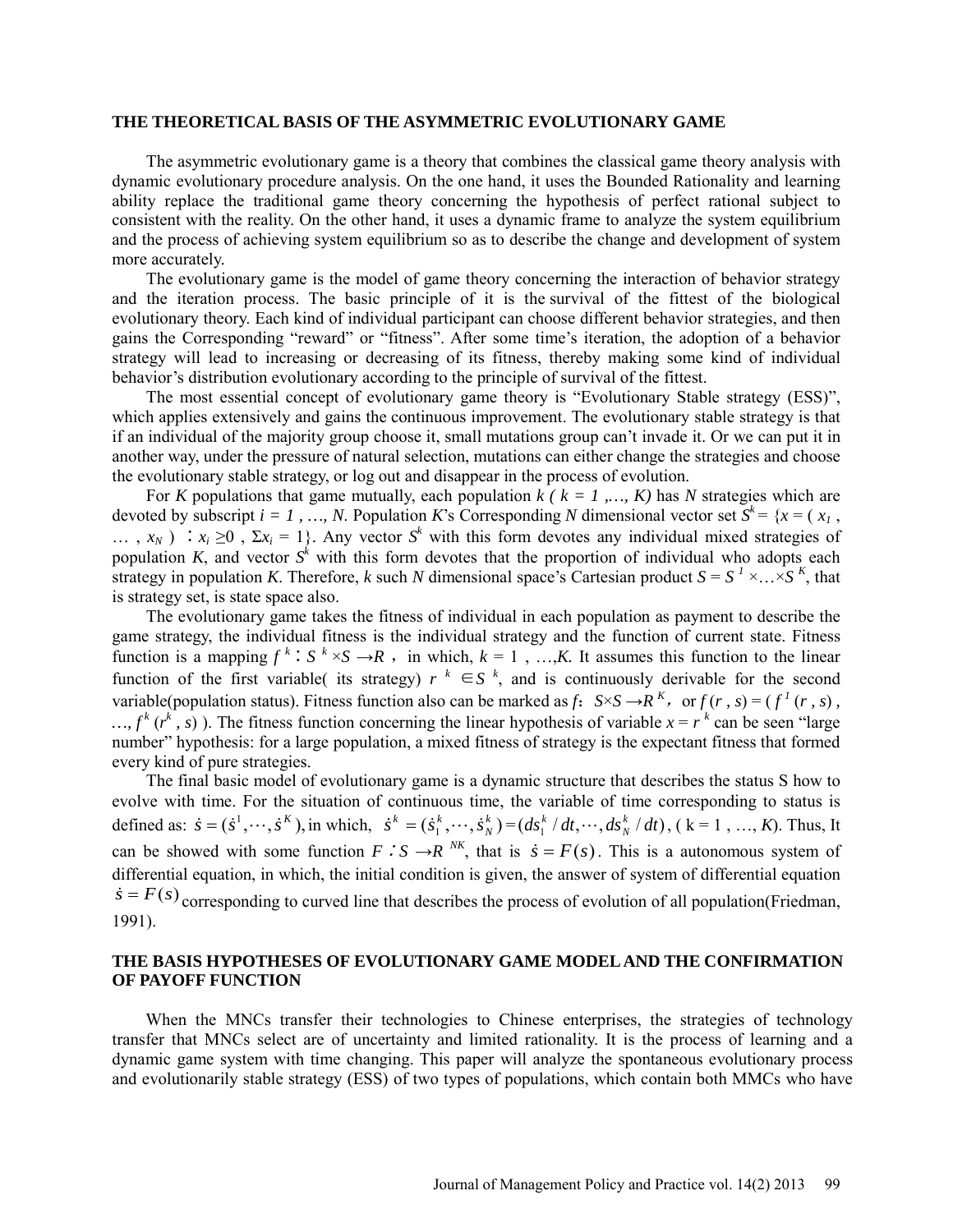set up factories in China (entrants) and MNCs who prepare to set up. In the need of study and analysis, the paper makes following hypotheses to the evolutionary model:

Hypothesis 1. Approximate eye. When one of MNCs changes its strategy, it always takes the distribution of recent strategy as a known condition, then transforms to one type of the best strategies corresponding to the recent strategy. Despite that large numbers of MNCs change the strategies, it will make strategy space and payoff function different from the original ones .

Hypothesis 2. Cooperative condition. In order to facilitate the following theoretical analysis, this paper assumes that the cooperation between Chinese enterprises and MNCs is based on technology transfer. That is, if the MNCs want to cooperate with Chinese enterprises, MNCs must transfer their technology to China, otherwise, it is seemed to be uncooperative.

Hypothesis 3. Homogeneity of two types of populations. In order to be convenient to analyze, this paper assumes that two types of MNCs completely have the same technologies and the capabilities of profitability, and their difference is only that one type of MNCs have set up factories in China and another is ready to set up factories in China.

Hypothesis 4. Complete homogeneity of the same types of technologies. Even though the same technology developed by different MNCs is not completely the same, this paper assumes that the same types of technologies in all MNCs are completely same.

This Paper discusses the problem of technology transfer, divides the MNCs into 2 types Based on whether they have already set up factories in China (that is, K=2): MNCs have set up factories in China, K=1; MNCs that are ready to, K=2. Both of them have two strategies (that is,  $N=2$ ) on the problem of technology transfer: strategy 1, MNCs transfer their technologies to Chinese enterprises; strategy 2, MNCs don't transfer their technologies to Chinese enterprises. When foreign MNCs transfer their technologies to China, in the selection of strategies, this paper assumes that the profits *R* obtained by technology transfer, the loss *L* caused by technology transfer, and the cost *C* of technology transfer, all these factors will directly affect the game payoff function *U,* which is similar to game process between eagle (non-transfer) and pigeon (transfer). When two types of MNCs all adopt the strategies of technology transfer, because they were assumed to be homogeneous the above, so the profits *R* and the loss *L* have half each, and the cost *C*  needed in technology transfer is undertaken by each MNCs, but the MNCs who have entered also should have one more item in game payoff, that is, they can gain the profits  $R_0$  as well even though they don't transfer their technologies. When one of the MNCs transfer its technology, and another don't do, at this time, the MNCs who transfer their technologies certainly obtain the transfer profits *R*, or not, but the loss caused by technology transfer should be undertaken by the MNCs. In addition, if the MNCs who have not entered China want to enter independently, they will need the incoming cost, therefore, in their payoff function, the incoming cost  $C_0$  must be deducted. As shown in table 1.

|                 |                  | Ready to enter                                  |                                                         |
|-----------------|------------------|-------------------------------------------------|---------------------------------------------------------|
|                 |                  | 1 (transfer)                                    | 2 (non-transfer)                                        |
| Have<br>entered | (transfer)       | $R_0 + \frac{R-L}{2} - C$ , $\frac{R-L}{2} - C$ | $R_0 + R - \frac{L}{2} - C$ , $R_0 - \frac{L}{2} - C_0$ |
|                 | $(non-transfer)$ | $R_0 - \frac{L}{2}$ , $R - \frac{L}{2} - C$     | $R_0$ , $R_0 - C_0$                                     |

**TABLE 1 THE GAME PAYOFF MATRIX OF TWO TYPES OF MNCS**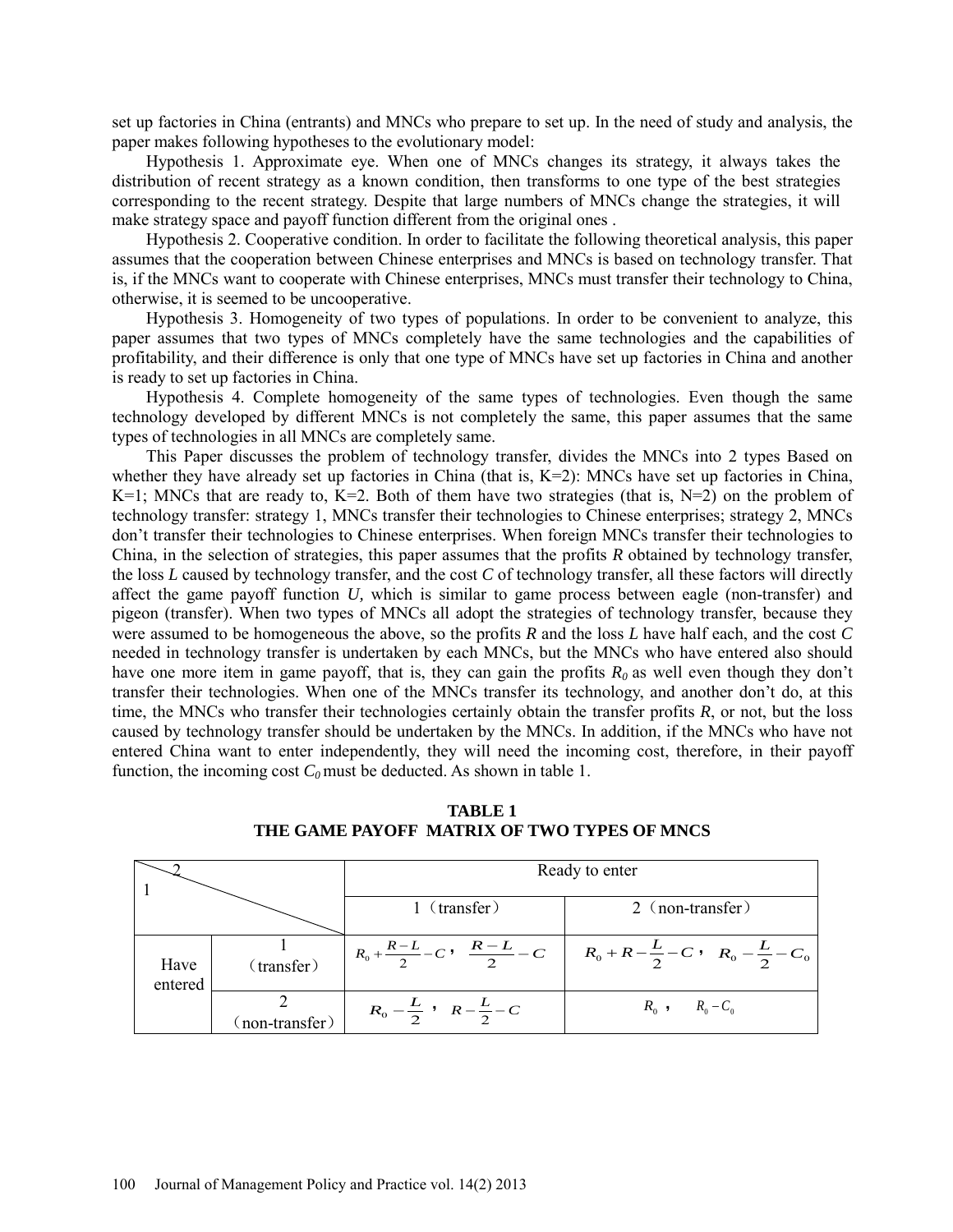#### **THE EVOLUTIONARY STABLE STRATEGIES OF MNCS IN TECHNOLOGY TRANSFER**

This paper assumes that, *P* denotes the strategy 1 (transfer), is adopted by MNCs who have set up the factories in China, and *q* denotes the strategy 1 (transfer), is adopted by MNCs who are ready to set up the factories in China. Then one point  $(p, q)$  in the area of  $S = [0, 1] \times [0, 1]$  is used to describe the state  $s = \{ (s_1^1, s_2^1), (s_1^2, s_2^2) \} = \{ (p, 1-p), (q, 1-q) \}$ , in which,  $s_1^1 = p$ ,  $s_1^2 = q$ , thus,  $s_2^1 = 1 - p$ ,  $s_2^2 = 1 - q$ .  $r^1 = (1, 0)$  denotes the strategy 1 (transfer) that MNCs select with probability 1,  $r^2 = (0, 1)$  denotes the strategy 2 (transfer) that MNCs select with probability 2 (non-transfer). We can know from table 1:

The strategy 1 (transfer) is adopted by MNCs who have set up factories in China, which its fitness is:

$$
f^1(r^1, s) = q \left( R_0 + \frac{R-L}{2} - C \right) + (1-q) \left( R_0 + R - \frac{L}{2} - C \right)
$$

The fitness of adopting strategy 2 (non-transfer) is:

Its average fitness is:  $f^1$  (  $p$ ,  $s$ ) =  $p$   $f^1$  ( $r^1$ ,  $s$ ) + (1- $p$ )  $f^1$  ( $r^2$ ,  $s$ ) Similarly, we can know that, the strategy 1 (transfer) is adopted by MNCs who have set up factories in China, which its fitness is:

$$
f^2
$$
  $(r^1, s) = p$   $(R-L)(s) + (1-p) (R-L)(s) - C$ 

The fitness of adopting strategy 2 (non-transfer) is:

$$
f^{2} (r^{2}, s) = p (R_{0} - \frac{L}{2} - C_{0}) + (1 - p) (R_{0} - C_{0})
$$

Its average fitness is :  $f^2$  (*q*, *s*) = *q*  $f^2$  (*r*<sup>1</sup>, *s*) + (1-*q*)  $f^2$  (*r*<sup>2</sup>, *s*)

In evolutionary game theory, duplicators of populations are dynamically assumed to: the growth rate of one strategy depends on its fitness, and the strategies that produce higher profits have higher growth rate. Therefore, according to Malthusian equation, the strategy 1 (transfer) is adopted by the MNCs who have set up factories in China, which its fitness  $f^1$  ( $r^1$ ,  $s$ ) minus the average fitness  $f^1$  ( $p$ ,  $s$ ) equals its

growth rate  $\frac{p}{p}$ , that is,

$$
p/p = f^{1} (r^{1}, s) - f^{1} (p, s)
$$
  
\n
$$
p = p (1-p) \left[ q \cdot \frac{L-R}{2} + (R - \frac{L}{2} - C) \right]
$$
 (1)

thus,

Similarly, we can know, the strategy 1 (transfer) is adopted by MNCs who have set up factories in China, which its growth rate is:

$$
q = q \quad (1-q) \left[ p\left(\frac{L-R}{2} - 2C_0\right) + \left(R - \frac{L}{2} - C - R_0 - C_0\right) \right] \tag{2}
$$

A two-dimensional, dynamic and autonomous (not contain t) system is made up of (1) and (2). According to the theory of differential equations, if  $(p_0, q_0)$  makes the right side of (1) and (2) be zero, so there is equations

$$
p_0 \left(1 - p_0\right) \left[q_0 \cdot \frac{L - R}{2} + (R - \frac{L}{2} - C)\right] = 0
$$
  

$$
q_0 \left(1 - q_0\right) \left[p_0 \left(\frac{L - R}{2} - 2C_0\right) + (R - \frac{L}{2} - C - R_0 - C_0)\right] = 0
$$

Then  $(p_0, q_0)$  is the equilibrium point or singular point. Therefore, this autonomous system has five equilibrium points (singular point):

$$
E_1(0, 0), E_2(0, 1), E_3(1, 0), E_4(1, 1), E_5\left[\frac{R-L/2-C-R_0-C_0}{(R-L)/2+2C_0}, \frac{R-L/2-C}{(R-L)/2}\right]
$$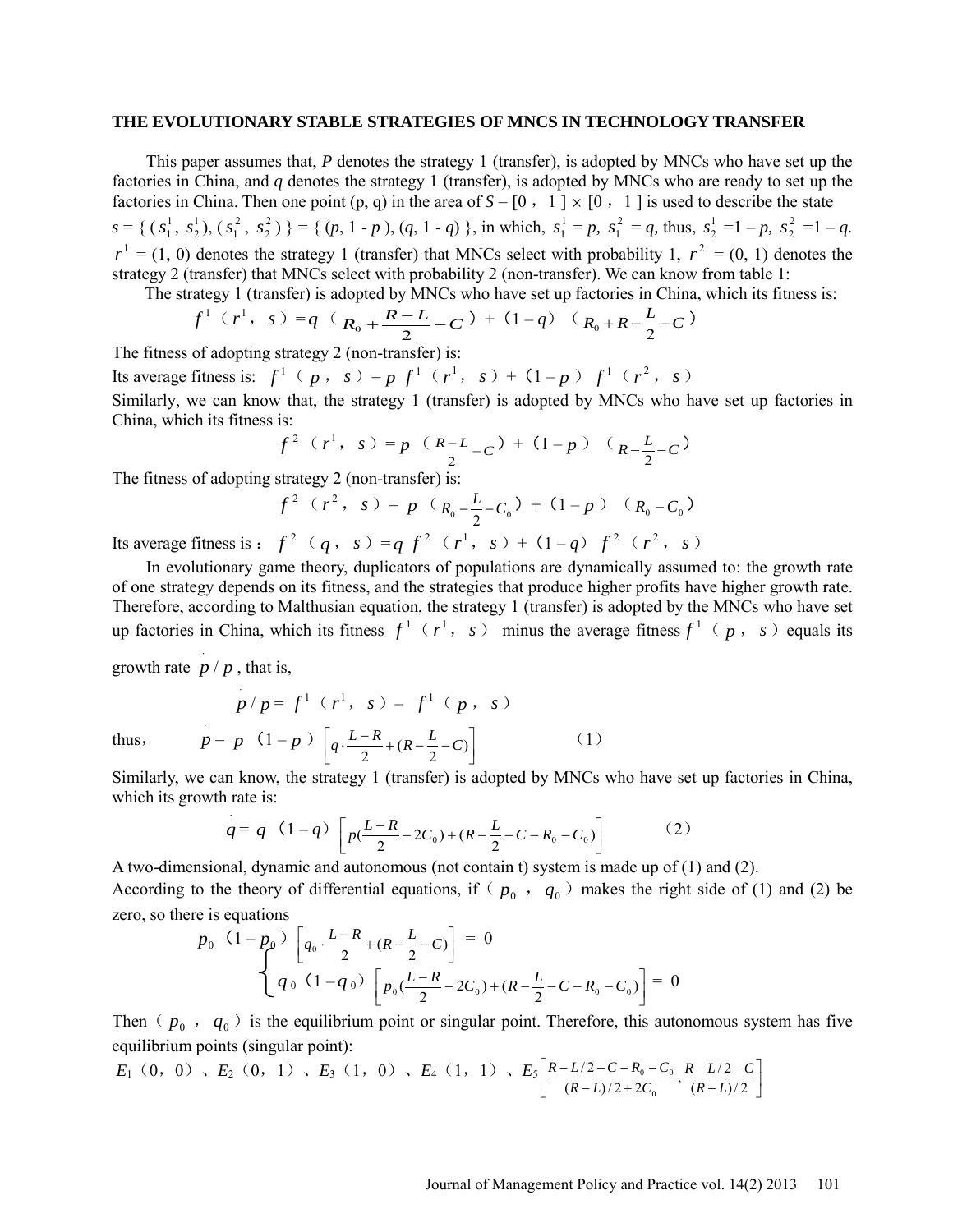According to the method proposed by Friedman(Friedman, 1998), a population dynamics systematically described by the differential equation, its stability of the equilibrium point is obtained through [local stability](javascript:showjdsw() analysis of the Jacobian matrix, in which, Jacobian matrix is gained by this system. The system is composed by equation (1) and (2), which its Jacobian matrix is:

$$
J = \begin{bmatrix} \frac{\partial p}{\partial p} & \frac{\partial p}{\partial q} \\ \frac{\partial q}{\partial p} & \frac{\partial q}{\partial q} \end{bmatrix} = \begin{bmatrix} (1-2p)\left(\frac{L-R}{2}\cdot q + R - \frac{L}{2} - C\right) & p(1-p)\left(\frac{L-R}{2}\right) \\ q(1-q)\left(\frac{L-R}{2} - 2C_0\right) & (1-2q)\left[p\left(\frac{L-R}{2} - 2C_0\right) + \left(R - \frac{L}{2} - C - R_0 - C_0\right)\right] \end{bmatrix}
$$

According to the stability theory of dynamic systems(Liao Xiaoxin,2000), the proposition can be obtained below:

Proposition 1 When  $R \leq L/2 + C$ ,  $E_1$  (0, 0) is a locally asymptotically stable point, that is, the system is formed by (1) and (2), which its evolutionary stable strategy (ESS) is (transfer, non-transfer).

Proof: in the point *E*<sub>1</sub> (0, 0), the Jacobian matrix of the system  $J = \begin{bmatrix} R-L/2-C & 0 \\ 0 & R-L/2-C-R_0-C_0 \end{bmatrix}$  $\mathbf{r}$  $-L/2-C-R_0$  – −− 0  $R - L/2 - C - R_0 - C_0$  $/2 - C$  0  $R - L/2 - C - R_0 - C$  $R-L/2-C$  0  $\Big|$ , the corresponding latent root can be obtained, which is  $\lambda_1 = R - L/2 - C$ ,  $\lambda_2 = R - L/2 - C - R_0 - C_0$ .

When  $R \le L/2 + C$ , the two characteristic roots both have negative real parts, therefore, E1 (0,0) is locally asymptotically stable, the evolutionary stable strategy (ESS) of system is (0, 0), that is (transfer, non-transfer). When  $R \ge L/2 + C$ , there are one in two characteristic roots is zero or not completely negative real parts at least, so  $E_1(0, 0)$  is not positive, that is, at this moment, the characteristic roots of Jacobian matrix of system are not asymptotically stable, and it's not the evolutionary stable strategy(ESS) of system too. (Completion proof)

The proposition shows that: when the profits obtained by technology transfer are too small, no matter the MNCs who have set up factories in China or the ones who are ready to set up factories in China, they all will gradually become rational to select strategies: not transfer the technology and not cooperate with Chinese enterprises.

Proposition 2 When  $L/2 + C \lt R \lt 2C + 2R_0 + 6C_0$ , (if  $L \lt 2C + 4R_0 + 12C_0$ ), the equilibrium point  $E_3(1, 0)$  is the locally asymptotically stable point, that is, the evolutionary stable strategy (ESS) of the system is (transfer, non-transfer).

Proof: in the point  $E_3$  (1, 0), the Jacobian matrix of the system  $J = \begin{bmatrix} -(R-L/2-C) & 0 \\ 0 & R/2-C-R_0-3C_0 \end{bmatrix}$ J  $\overline{\phantom{a}}$  $-C-R_0$  – −(R – L/2 – 0  $R/2 - C - R_0 - 3C_0$  $(R - L/2 - C)$  0  $R/2 - C - R_0 - 3C$  $R - L/2 - C$  0  $\Big|_2$ 

the corresponding latent root can be obtained, which is  $\lambda_1 = -(R-L/2-C)$ ,  $\lambda_2 = R/2 - C - R_0 - 3C_0$ .

When  $L/2 + C \lt R \lt 2C + 2R_0 + 6C_0$ , (at this time, there must be  $L \lt 2C + 4R_0 + 12C_0$ ), the two characteristic roots  $\lambda_1$ ,  $\lambda_2$  both have negative real parts, so the equilibrium point  $E_3$  (1,0) is locally asymptotically stable, that is, the evolutionary stable strategy of system (ESS) is (1, 0), namely (transfer, non-transfer).

When  $R \le L/2 + C$  or  $R \ge 2C + 2R_0 + 6C_0$ , there is one in the two characteristic roots is zero or positive real parts at least, that is, at this time, the characteristic roots of Jacobian matrix of the system do not all have negative real parts, therefore,  $E_3(1, 0)$  is not asymptotically stable, and is not the evolutionary stable strategy (ESS) of system. (Completion proof)

The proposition shows that: if the loss caused by technology overflow is not too large, when the profits obtained by technology transfer are within definite area, the MNCs that have set up factories in China all will gradually choose strategies to transfer their technologies to China and therefore cooperate with Chinese enterprises; the MNCs who are ready to set up factories in China, they all will gradually choose the strategies not to transfer their technologies and cooperate with Chinese enterprises.

Proposition 3 When  $R > 2C + 2R_0 + 6C_0$ , the equilibrium point  $E_4$  (1, 1) is the locally asymptotically stable point, that is, the evolutionary stable strategy (ESS) of the system is ( transfer, nontransfer).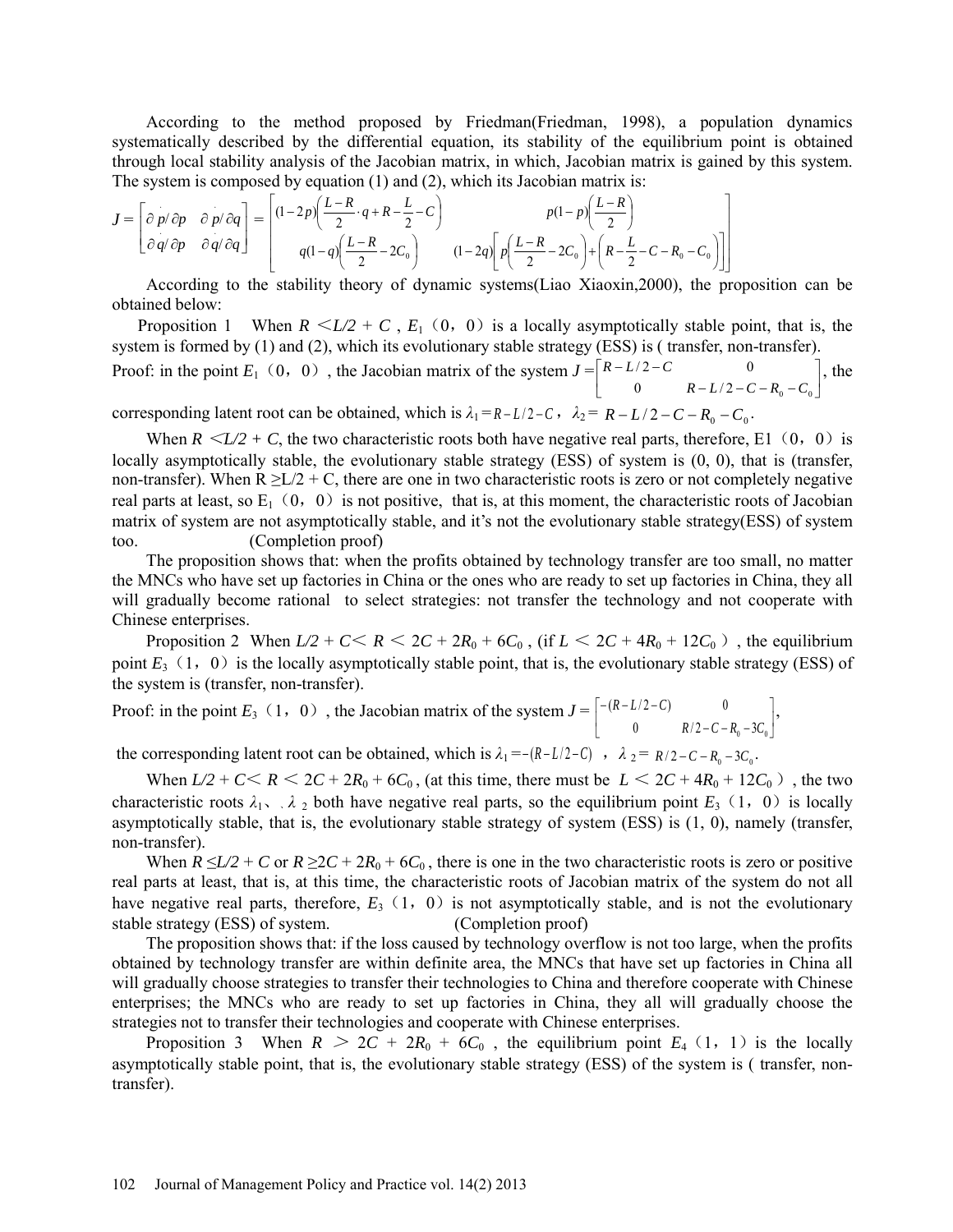Proof: in the point *E*<sub>4</sub> (1, 1), the Jacobian matrix of the system  $J = \begin{bmatrix} -(R/2-C) & 0 \\ 0 & -(R/2-C-R_0-3C_0) \end{bmatrix}$ I l L  $-(R/2-C-R_0-$ −(R/2 – 0  $-(R/2-C-R_0-3C_0)$  $(R/2-C)$  0  $R/2 - C - R_0 - 3C_0$  $R/2-C$  0  $\vert$ , the

two corresponding characteristic roots can be obtained, which is,  $\lambda_1 = -(R/2 - C)$ ,  $\lambda_2 =$  $-(R/2-C-R_0-3C_0).$ 

When  $R > 2C + 2R_0 + 6C_0$ , both two characteristic roots have negative real parts, so the equilibrium point  $E_4$  (1, 1) is locally asymptotically stable, the evolutionary stable strategy (ESS) is (1, 1), that is (transfer, transfer).

When  $R \le 2C + 2R_0 + 6C_0$ , there is one in the two characteristic roots does not completely have negative real parts, so  $E_4(1, 1)$  is zero or positivereal parts, that is, at this time, the characteristic roots of Jacobian matrix of the system is not asymptotically stable, Therefore, and is not the evolutionary stable strategy (ESS) of system. (Completion proof)

The proposition shows: if the profits obtained by technology transfer are big enough, then no matter the MNCs that have set up factories in China or the MNCs that are ready to set up factories in China, they all will gradually select the rational strategies: transferring their technologies, and cooperation with Chinese enterprises.

Proposition 4 When  $L/2 + C + R_0 + C_0 \le R \le 2C$ , (if  $C > L/2 + R_0 + C_0$ ),  $E_2$  (0, 1) is a locally asymptotically stable point, that is, the evolutionary stable strategy (ESS) of system is (non-transfer, transfer).

Proof: in the point  $E_2$  (0, 1), the Jacobian matrix of the system  $J = \begin{bmatrix} R/2 - C & 0 \\ 0 & -(R - L/2 - C - R_0 - C_0) \end{bmatrix}$  $\begin{bmatrix} R/2 - C & 0 \\ 0 & -(R - L/2 - C - R_0 - C_0) \end{bmatrix}$  $-(R-L/2-C-R_0-$ − 0  $-(R-L/2-C-R_0-C_0)$  $\sqrt{2}-C$  0  $R - L/2 - C - R_0 - C_0$  $R/2-C$  0 ], the

corresponding characteristic roots can be obtained, which is

 $\lambda_1 = R/2 - C$ ,  $\lambda_2 = - (R - L/2 - C - R_0 - C_0)$ .

When  $L/2 + C + R_0 + C_0 \le R \le 2C$  (at this time, there must be  $C > L/2 + R_0 + C_0$ ), the two characteristic roots  $\lambda_1$ ,  $\lambda_2$  both have negative real parts, so  $E_2$  (0, 1) is locally asymptotically stable, that is, the evolutionary stable strategy (ESS) is (0, 1), namely (non-transfer, transfer).

when  $R \ge 2$  *C* or  $R \le L/2 + C + R_0 + C_0$ , there is one of the two characteristic roots is zero or positive real parts, that is, at this time, the characteristic roots of Jacobian do not all have negative real parts, therefore,  $E_2$  (0, 1) is not asymptotically stable, and is not the evolutionary stable strategy (ESS) of the system too. (Completion proof)

The proposition shows that: if the loss caused by technology transfer is especially large, when the profits obtained by technology transfer are within definite area, the MNCs who have set up factories in China all will gradually choose the strategies not to transfer their technologies to China, therefore, not to cooperate with Chinese enterprises. And the MNCs that haven't set up factories in China but are ready to, will gradually choose the strategies to transfer their technologies and cooperate with Chinese enterprises. However, as the condition that required in this [proposition](http://dict.cnki.net/dict_result.aspx?searchword=%e5%91%bd%e9%a2%98&tjType=sentence&style=&t=proposition) doesn't exist in reality, this proposition almost doesn't hold either .

Proposition 5 Normally ( $R > L$ ), the point  $E_5$  is a saddle point (unstable node).

Proof: in the  $E_5\left[\frac{R-L/2-C-R_0-C_0}{(R-L)/2+2C_0},\frac{R-L/2-C}{(R-L)/2}\right]$  $\overline{\phantom{a}}$  $\overline{\phantom{a}}$  $\mathbf{r}$ − −−  $-L)/2+$  $-L/2-C-R_0$  –  $\frac{-L/2-C-R_{0}-C_{0}}{(R-L)/2+2C_{0}}, \frac{R-L/2-C_{0}}{(R-L)/2}$  $\boldsymbol{0}$  $0<sub>0</sub>$ *LR*  $R-L/2-C$  $\left[\frac{R-L/2-C-R_0-C_0}{(R-L)/2+2C_0}, \frac{R-L/2-C}{(R-L)/2}\right]$ , the Jacobian matrix of the system  $J=\begin{bmatrix} 0 & A \\ B & 0 \end{bmatrix}$ Г 0 0 *B*  $A$ , in which,  $A = p(1-p)\left(\frac{L-R}{2}\right)$ ,  $B = q(1-q)\left(\frac{L-R}{2} - 2C_0\right)$ , normally because there is  $L-R < 0$ ,  $\frac{L-R}{2} - 2C_0 < 0$ , but

 $0 \le p \le 1$ ,  $0 \le q \le 1$ , so it's not different to educe,  $A \le 0$ ,  $B \le 0$ ,  $AB \ge 0$ , the two corresponding characteristic roots can be educed, which is :  $\lambda_1 = \sqrt{AB}$ ,  $\lambda_2 = -\sqrt{AB}$ . These two characteristic roots are the real roots of opposite sign, so  $E_5$  is a saddle point (unstable node). (Completion proof)

This proposition shows that: normally, no matter whether the MNCs have already set up factories in China or are ready to, there is not a fixed proportion(less than 1) of them choosing to transfer their technologies to China and cooperated with Chinese enterprises.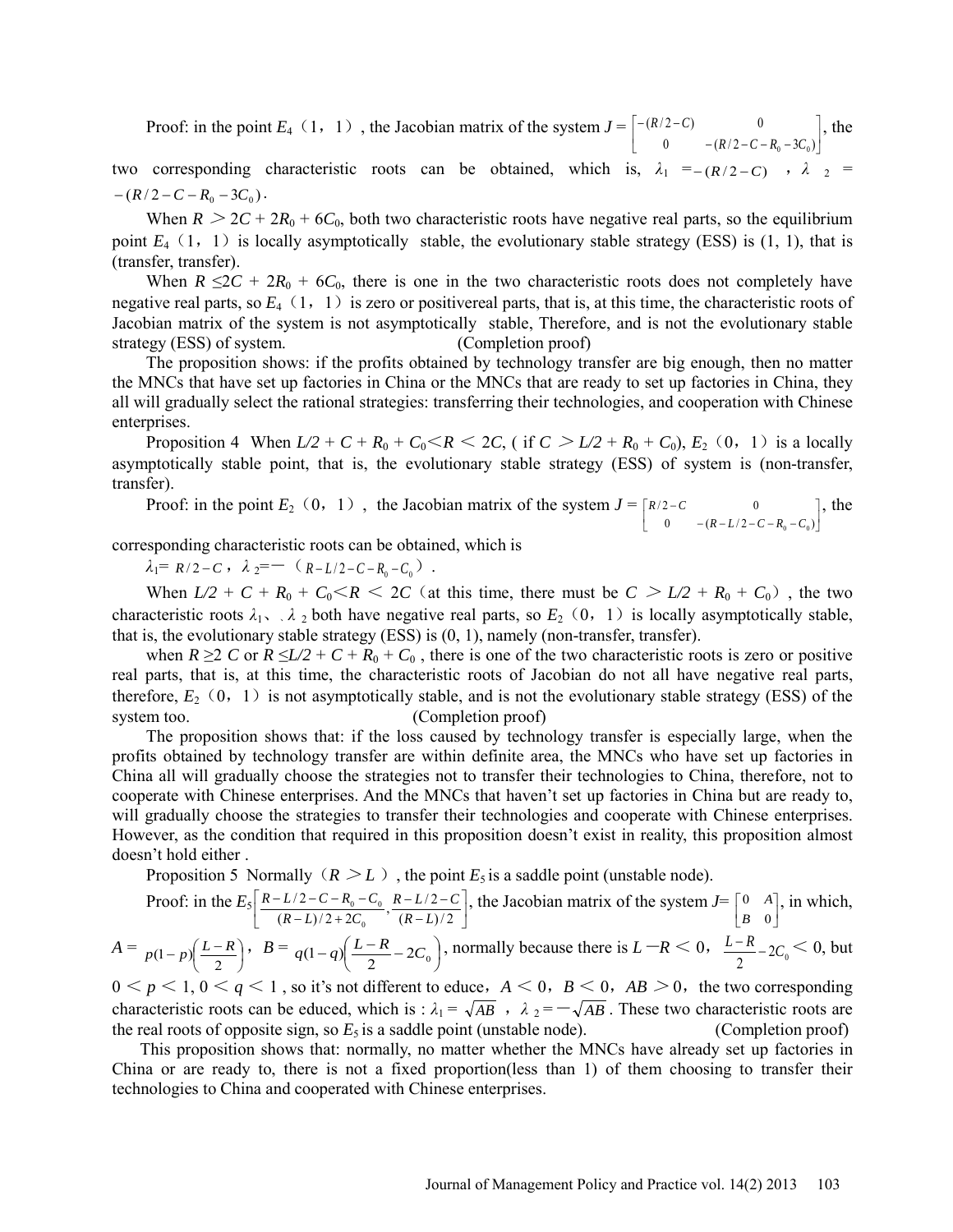



## **NUMERICAL SIMULATION AND ANALYSIS**

The following is to further confirm the [equilibrium point](javascript:showjdsw() what had been confirmed and show the evolutionary track from different initial value point to [equilibrium point](http://dict.cnki.net/dict_result.aspx?searchword=%e5%b9%b3%e8%a1%a1%e7%82%b9&tjType=sentence&style=&t=equilibrium+point) with the method of [numerical](http://dict.cnki.net/dict_result.aspx?searchword=%e6%95%b0%e5%80%bc%e6%a8%a1%e6%8b%9f&tjType=sentence&style=&t=numerical+simulation)  [simulation.](http://dict.cnki.net/dict_result.aspx?searchword=%e6%95%b0%e5%80%bc%e6%a8%a1%e6%8b%9f&tjType=sentence&style=&t=numerical+simulation) This paper uses the software of MATLAB7.0 to make [numerical simulation analysis.](http://dict.cnki.net/dict_result.aspx?searchword=%e6%95%b0%e5%80%bc%e4%bb%bf%e7%9c%9f%e6%a8%a1%e6%8b%9f&tjType=sentence&style=&t=numerical+simulation+analysis) The initial value is taken from  $[0.2, 0.8]$ ,  $[0.4, 0.6]$ ,  $[0.3, 0.3]$ ,  $[0.7, 0.4]$ and  $[0.9, 0.2]$ , time quantum is [0,100], Lateral Axis and longitudinal axis separately represents *p* and *q*, and in the space of  $[0, 1] \times [0, 1]$ , the dynamic evolutionary process is described from five different initial point to each [equilibrium point.](http://dict.cnki.net/dict_result.aspx?searchword=%e5%b9%b3%e8%a1%a1%e7%82%b9&tjType=sentence&style=&t=equilibrium+point)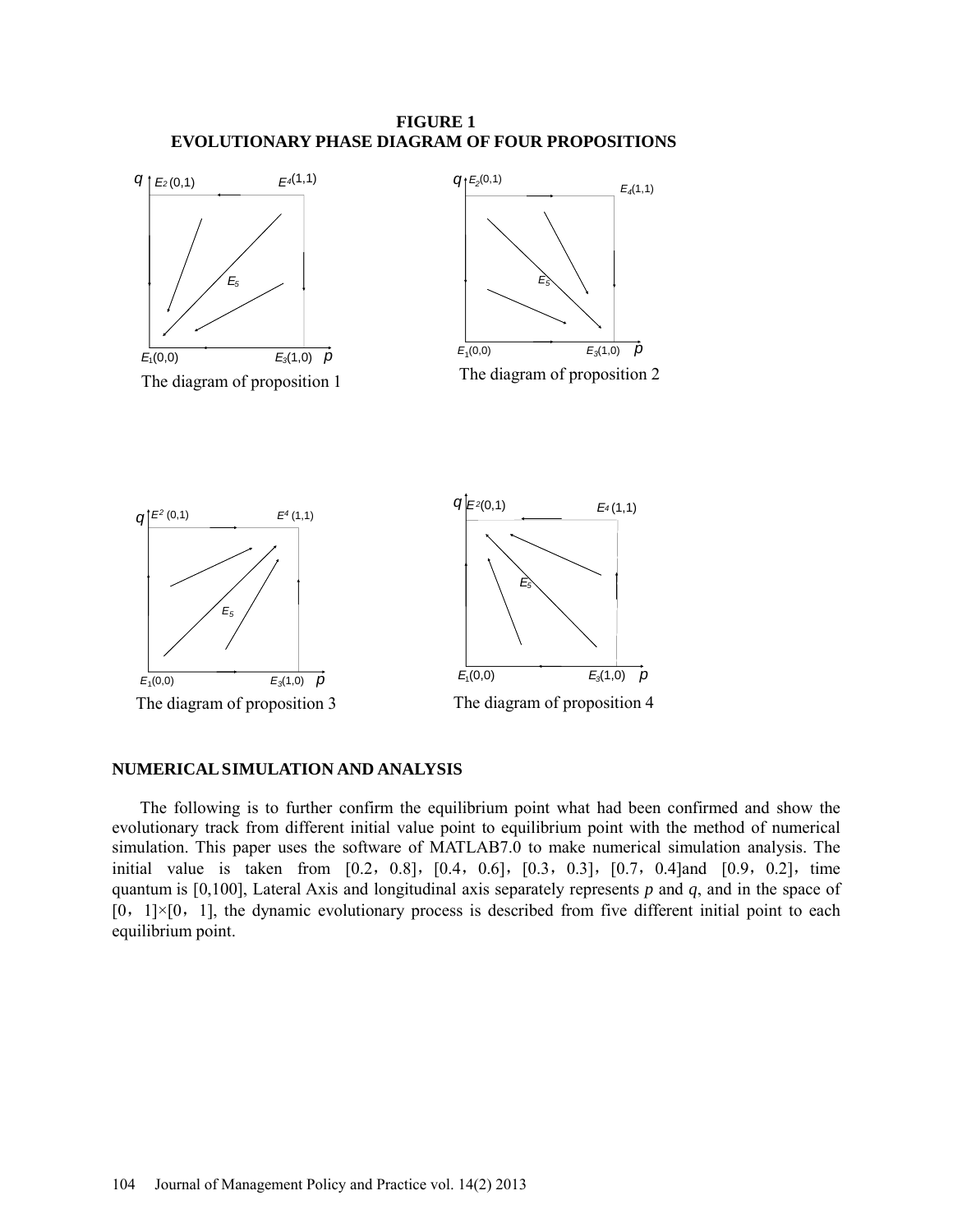## **FIGURE 2 PROPOSITION 1 DYNAMIC EVOLUTIONARY FIGURE OF DIFFERENT INITIAL VALUE**



The figure 2 shows that, the proportion *p* of technology transfer strategy that is adopted by the MNCs who have entered host country and set up factories and the proportion *q* by the MNCs who are ready to enter, their different initial value point  $[p, q]$  trends toward the path of equilibrium point  $(0, 0)$ : If the initial value point is smaller differences comparing with the corresponding to value of [equilibrium](http://dict.cnki.net/dict_result.aspx?searchword=%e5%b9%b3%e8%a1%a1%e7%82%b9&tjType=sentence&style=&t=equilibrium+point)  [point\(](http://dict.cnki.net/dict_result.aspx?searchword=%e5%b9%b3%e8%a1%a1%e7%82%b9&tjType=sentence&style=&t=equilibrium+point)0, 0), it will approach the value quickly; Contrarily, if it is far from the [equilibrium point\(](http://dict.cnki.net/dict_result.aspx?searchword=%e5%b9%b3%e8%a1%a1%e7%82%b9&tjType=sentence&style=&t=equilibrium+point)0, 0), it become slow to approach the value.

**FIGURE 3 PROPOSITION 2 DYNAMIC EVOLUTIONARY FIGURE OF DIFFERENT INITIAL VALUE**



The figure 3 shows that, different initial value point[*p*,*q*] trends toward the path of [equilibrium](http://dict.cnki.net/dict_result.aspx?searchword=%e5%b9%b3%e8%a1%a1%e7%82%b9&tjType=sentence&style=&t=equilibrium+point)  [point\(](http://dict.cnki.net/dict_result.aspx?searchword=%e5%b9%b3%e8%a1%a1%e7%82%b9&tjType=sentence&style=&t=equilibrium+point)1, 0): If the initial value point[ $p$ ,  $q$ ] is close to the [equilibrium point\(](http://dict.cnki.net/dict_result.aspx?searchword=%e5%b9%b3%e8%a1%a1%e7%82%b9&tjType=sentence&style=&t=equilibrium+point)1, 0), it will approach the [equilibrium point](http://dict.cnki.net/dict_result.aspx?searchword=%e5%b9%b3%e8%a1%a1%e7%82%b9&tjType=sentence&style=&t=equilibrium+point) quickly; Contrarily, if it is far, it become slow to approach the [equilibrium point.](http://dict.cnki.net/dict_result.aspx?searchword=%e5%b9%b3%e8%a1%a1%e7%82%b9&tjType=sentence&style=&t=equilibrium+point)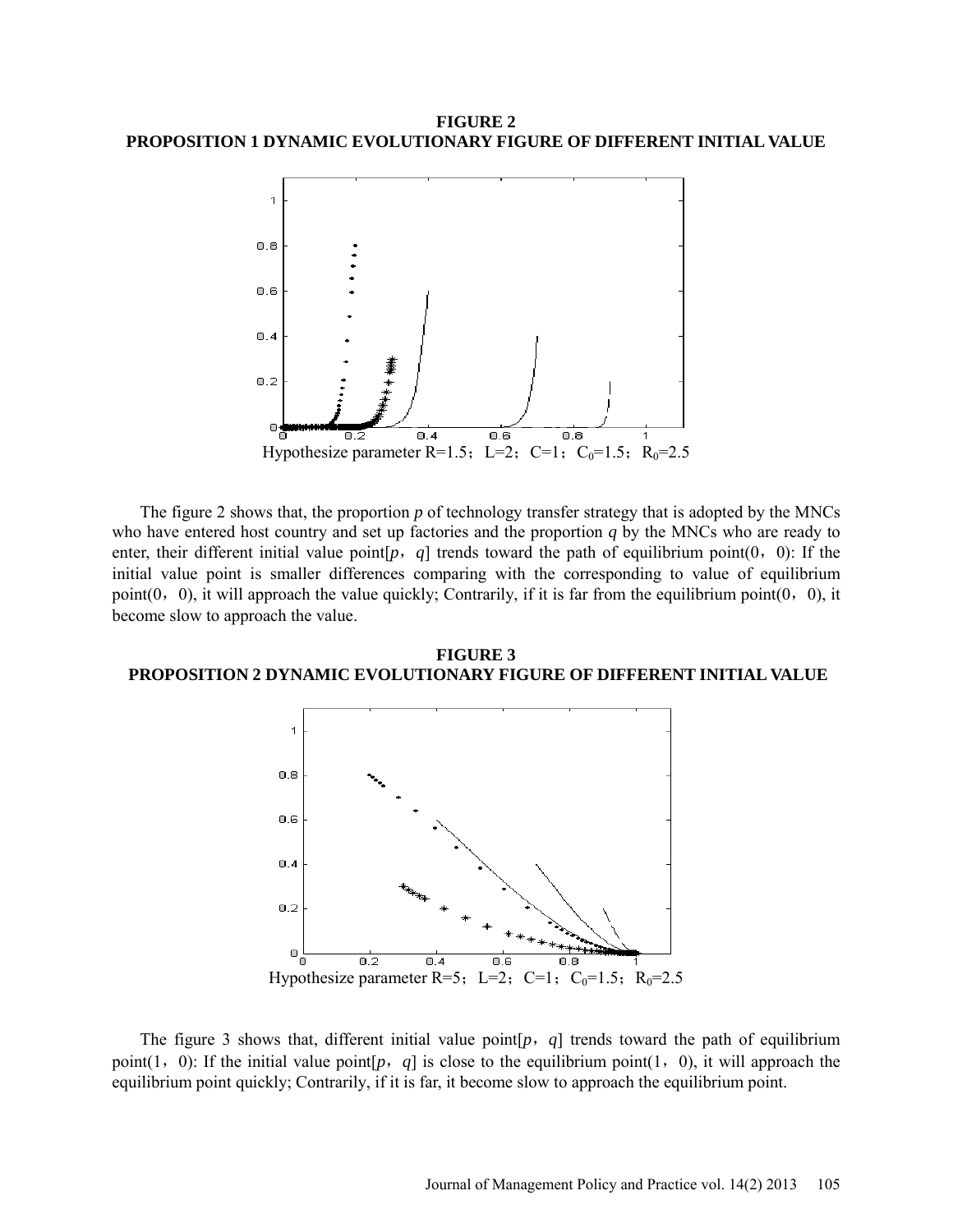**FIGURE 4 PROPOSITION 3 DYNAMIC EVOLUTIONARY FIGURE OF DIFFERENT INITIAL VALUE**



The figure 4 shows that, different initial value point[*p*,*q*] trends toward the path of [equilibrium](http://dict.cnki.net/dict_result.aspx?searchword=%e5%b9%b3%e8%a1%a1%e7%82%b9&tjType=sentence&style=&t=equilibrium+point)  [point\(](http://dict.cnki.net/dict_result.aspx?searchword=%e5%b9%b3%e8%a1%a1%e7%82%b9&tjType=sentence&style=&t=equilibrium+point)1, 1): If the initial value point[*p*, *q*] is close to the [equilibrium point\(](http://dict.cnki.net/dict_result.aspx?searchword=%e5%b9%b3%e8%a1%a1%e7%82%b9&tjType=sentence&style=&t=equilibrium+point)1, 1), it will approach the value of [equilibrium point](http://dict.cnki.net/dict_result.aspx?searchword=%e5%b9%b3%e8%a1%a1%e7%82%b9&tjType=sentence&style=&t=equilibrium+point) quickly(such as  $p$  or  $q$  is 0.7, 0.8, 0.9, so the value will be increased up to 1 quickly) ; Contrarily, if it is far, it become slow to approach the [equilibrium point\(](http://dict.cnki.net/dict_result.aspx?searchword=%e5%b9%b3%e8%a1%a1%e7%82%b9&tjType=sentence&style=&t=equilibrium+point)such as *p* or *q* is 0.2, 0.3, so the value will be increased up to 1 slowly).

#### **CONCLUSION AND REVELATION**

This paper has set up the evolutionary game model, which refers to two types of the MNCs, one type is that the MNCs have set up factories in China and another is that the MNCs are ready to set up factories in China. Through analyzing the balanced result above, we can safely draw the useful conclusions and revelations: when the profits obtained by technology transfer are too small, these two types of MNCs will all choose the strategies not to transfer their technologies; when the profits obtained by technology transfer are big enough, the size of the loss caused by technology overflow is not the factor that affect technology transfer of MNCs, and at last, two types of MNCs will all choose the strategies to transfer their technologies to Chinese enterprises; normally (the loss caused by technology is not too large), the MNCs that have set up factories in China are more likely to transfer their technologies to Chinese enterprises than the MNCs who haven't set up factories in China; only under the special condition that the cost needed in technology transfer is especially large, the result is just the opposite. Therefore, China should strongly encouraged MNCs to invest and set up factories in China, and with no additional conditions. It is more favorable for them to transferring their technologies to Chinese enterprises.

In this paper, the evolutionary game theory is initially used to analyze the strategies of technology transfer of the MNCs, the demand of the hypotheses is much higher and with many limited conditions. The results derived from hypotheses may have gap with the real situation, therefore, we need do further studies, to lose conditional limitations gradually in order to get closer to the reality, and make it of greater guiding significance for the leap development of China's technology.